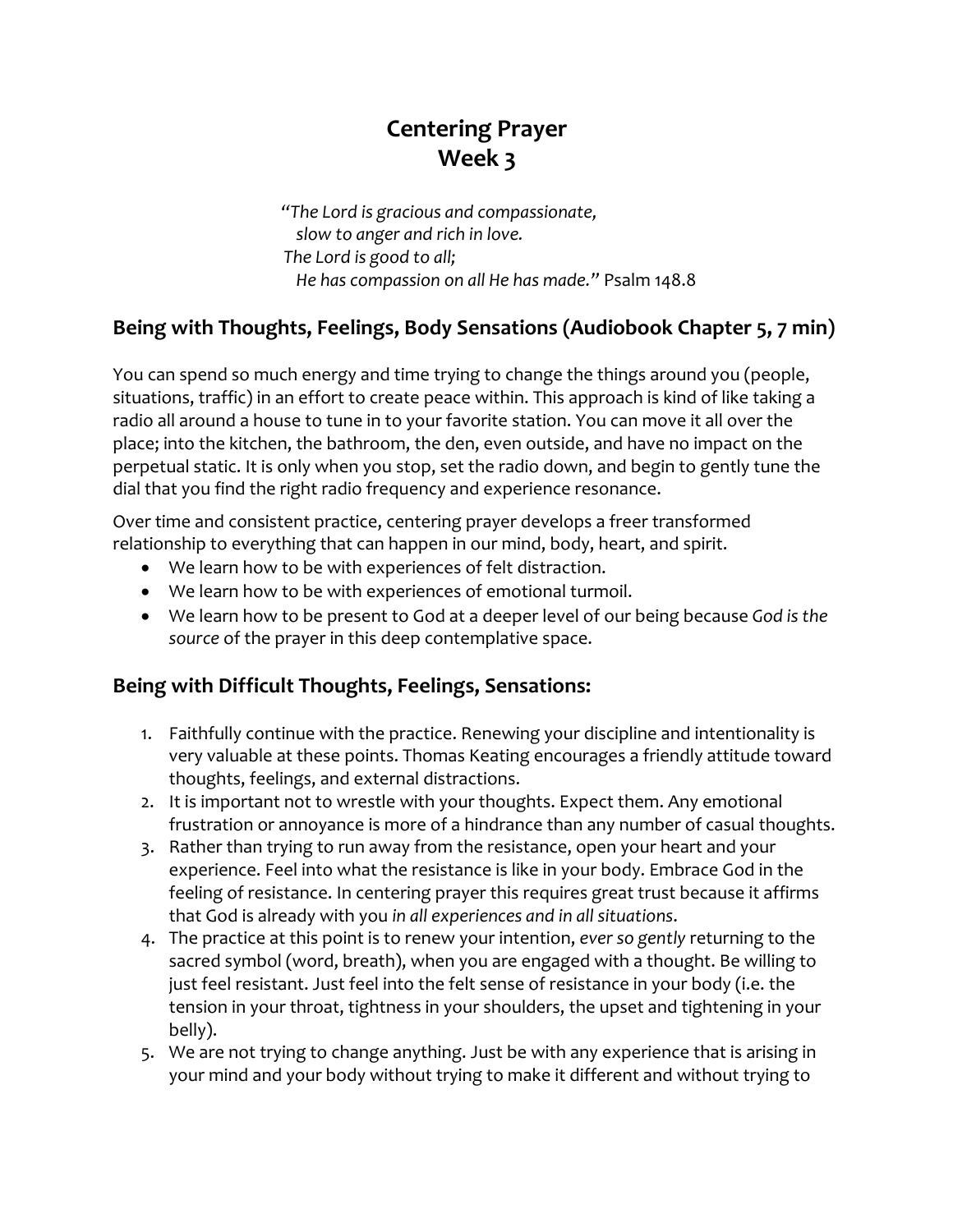embrace it. Just be in the being of God and trust that the flower of God's love in your heart is continually opening.

6. Falling asleep during meditation is a sign of challenging unconscious material coming to the surface. It is not necessary and may not even be possible to know what it is. Some of this experience is preverbal. Practicing continuous conscious breath at a faster pace is helpful during these times of meditation.

#### **Resistance**

"*All praise to the God and Father of our Master, Jesus the Messiah! Father of all mercy! God of all healing compassion! He comes alongside us when we go through hard times, and before you know it, he brings us alongside someone else who is going through hard times so that we can be there for that person just as God was there for us. We have plenty of hard times that come from following the Messiah, but no more so than the good times of his healing comfort—we get a full measure of that, too."* Corinthians 1: 3-5 3-5

There is something about the human condition that embodies contraction resistance – the *illusion* of a separate sense of self that feels isolated from God. A practice of consent like centering prayer actually brings up deeper levels of resistance, not so that we are discouraged, but so we may move in and through the resistance into greater union with God. Through faithful practice within the presence of God, we experience the resistance in order for it to be fully transformed.

"Through the action of this same gentle releasing motion, it sometimes happens that painful material buried tightly in your unconscious can begin to respond to that invitation as well and surface into your consciousness during the time of the prayer in the form of painful memories, tears, or sudden emotional and physical pain.

Thomas Keating named this process a purification, or healing, of the unconscious. Typically, this will not happen to you until you are well established in your Centering Prayer practice, and even then, it usually only becomes really noticeable during retreats where you are doing three hours or more of Centering Prayer a day. At the recommended 'dosage' of twenty minutes twice a day, this purification is more like a gentle scrubbing and does most of its work without you noticing." (Cynthia Bourgeault, The Path of Centering Prayer, 2012)

This 10 week series is based on David Frenette's book and audio workshop on Centering Prayer.

• The Path to Centering Prayer: Deepening Your Experience of God, David Frenette, 2017.

\_\_\_\_\_\_\_\_\_\_\_\_\_\_\_\_\_\_\_\_\_\_\_\_\_\_\_\_\_\_\_\_\_\_\_\_\_\_\_\_\_\_\_\_\_\_\_\_\_\_\_\_\_\_\_\_\_\_\_\_\_\_\_\_\_\_\_\_\_\_\_\_\_\_\_\_\_

• Centering Prayer Meditations: Effortless Contemplation to Deepen Your Experience of God, David Frenette (2014, Audiobook)